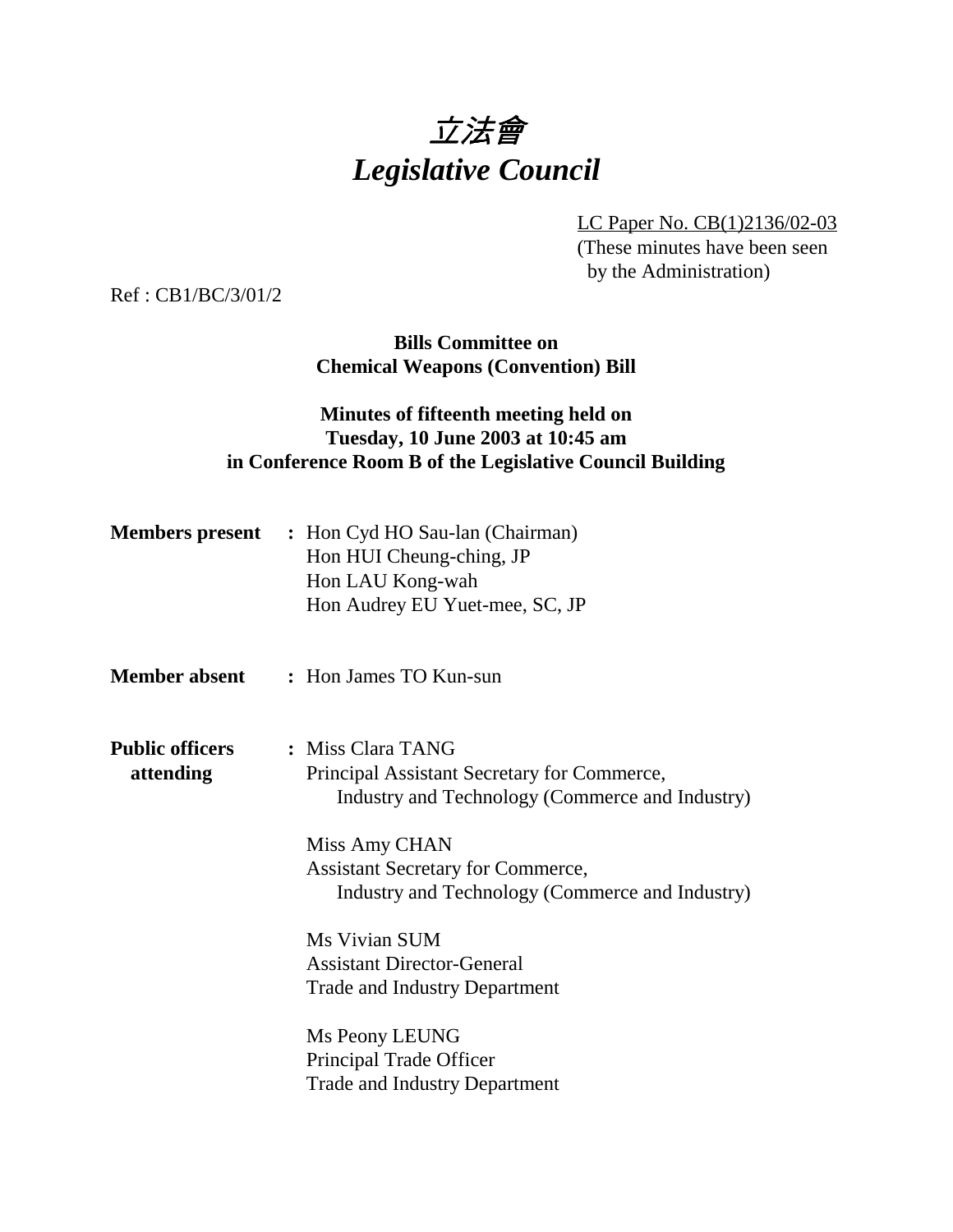|               |    |                                            | Mr Andrew WONG<br><b>Head of Trade Controls</b><br><b>Customs and Excise Department</b> |                                                       |
|---------------|----|--------------------------------------------|-----------------------------------------------------------------------------------------|-------------------------------------------------------|
|               |    |                                            | Mr Paul SIT<br>Principal Trade Controls Officer<br><b>Customs and Excise Department</b> |                                                       |
|               |    |                                            | Mr Geoffrey FOX<br>Senior Assistant Law Draftsman<br>Department of Justice              |                                                       |
|               |    |                                            | Ms Marie SIU<br><b>Senior Government Counsel</b><br>Department of Justice               |                                                       |
|               |    |                                            | <b>Clerk in attendance:</b> Miss Salumi CHAN<br>Chief Assistant Secretary (1)5          |                                                       |
|               |    | <b>Staff in attendance : Miss Anita HO</b> | <b>Assistant Legal Adviser 2</b>                                                        |                                                       |
|               |    |                                            | Mr Joey LO<br>Senior Assistant Secretary (1)4                                           |                                                       |
| <b>Action</b> |    |                                            |                                                                                         |                                                       |
|               | I. |                                            | <b>Confirmation of minutes of meetings</b><br>(LC Paper No. CB(1)1827/02-03             | Minutes of thirteenth meeting held on<br>19 May 2003  |
|               |    |                                            | LC Paper No. CB(1)1888/02-03                                                            | Minutes of fourteenth meeting held on<br>26 May 2003) |

The minutes of the meetings held on 19 and 26 May 2003 were confirmed.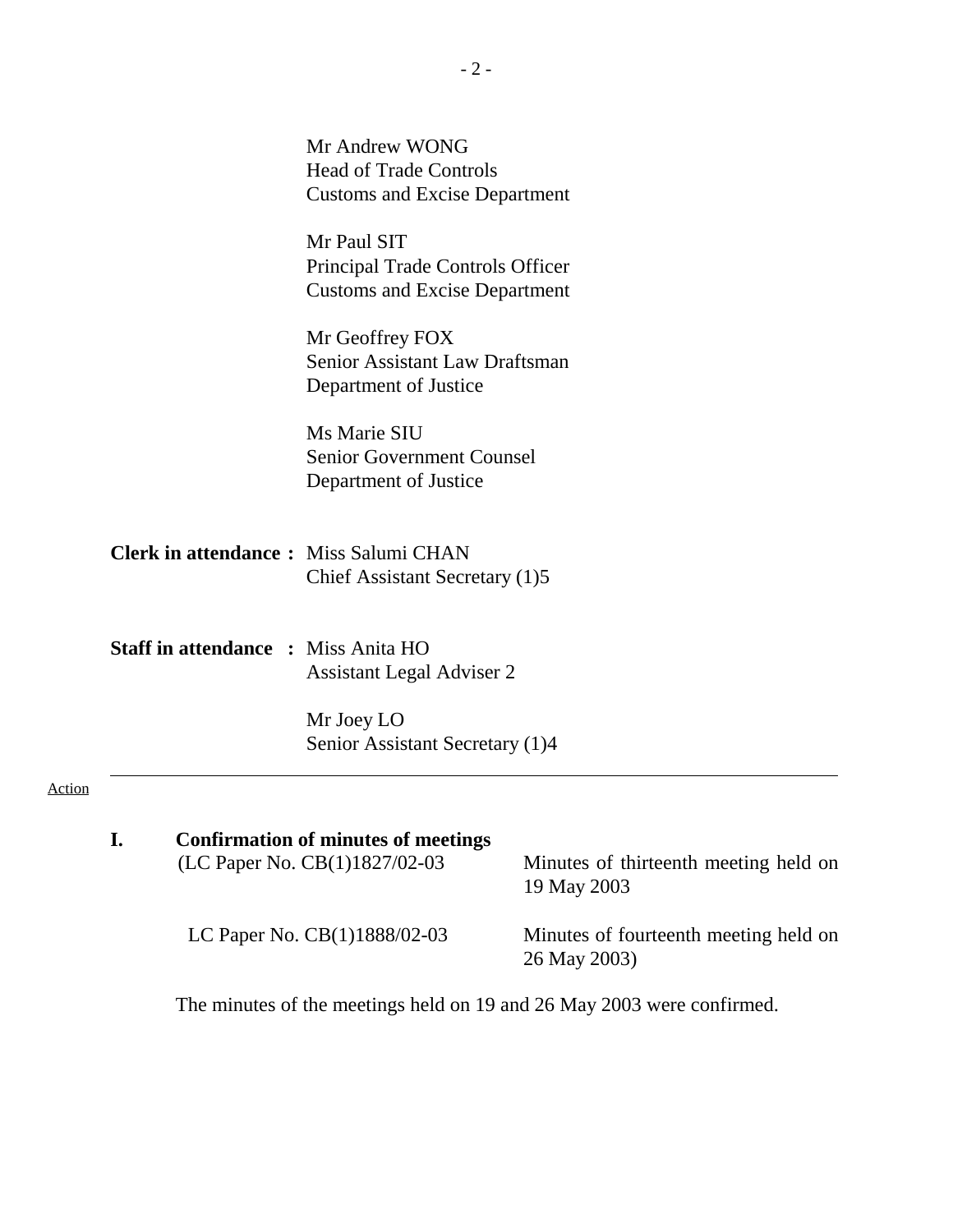| Π. | <b>Meeting with the Administration</b>                                     |                                                                                           |
|----|----------------------------------------------------------------------------|-------------------------------------------------------------------------------------------|
|    | (LC Paper No. $CB(1)1809/02-03(01)$ — "Follow-up to the fourteenth meeting | on 26 May 2003" prepared by the<br>Legislative Council Secretariat                        |
|    | LC Paper No. $CB(1)1809/02-03(02)$ Administration's response to the        | issues of concern raised by members<br>at the fourteenth meeting on 26 May<br>2003        |
|    | <b>Examination of the draft proposed Committee Stage Amendments</b>        |                                                                                           |
|    | LC Paper No. $CB(1)1897/02-03(01)$ — Letter dated 2 June 2003 from the     | Assistant Legal Adviser<br>the<br>to<br>Administration                                    |
|    | LC Paper No. $CB(1)1897/02-03(02)$ — Reply dated 6 June 2003 from the      | Administration to the Assistant Legal<br>Adviser                                          |
|    | LC Paper No. $CB(1)1897/02-03(03)$ — Draft proposed Committee              | <b>Stage</b><br>Amendments provided<br>by<br>the<br>Administration (16th draft)           |
|    | LC Paper No. $CB(1)1897/02-03(04)$ —                                       | draft<br>Explanatory notes on<br>the<br>proposed<br>Committee<br>Stage<br>Amendments      |
|    | LC Paper No. $CB(1)1897/02-03(05)$ —                                       | Marked-up copy of the Bill (showing<br>the draft proposed Committee Stage<br>Amendments)) |

2. The Bills Committee deliberated (Index of proceedings attached at **Appendix**).

3. The Bills Committee completed scrutiny of the Bill and the draft proposed Committee Stage Amendments (CSAs). Members had no comments on the Administration's draft proposed CSAs to clauses 21, 22, 23, 24, 30, 35, 38, 40, 44 and schedules 1 to 5.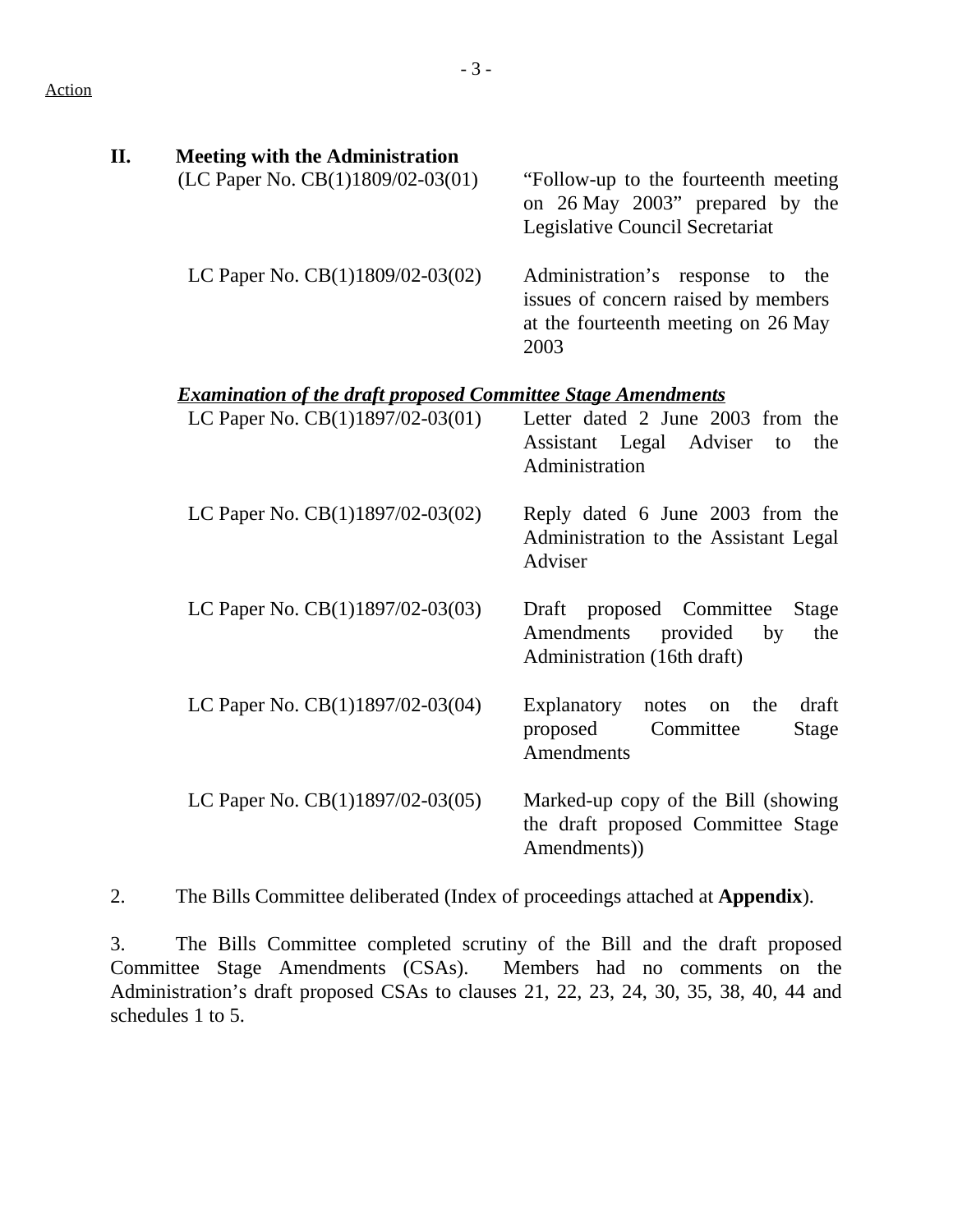#### Follow-up actions to be taken by the Administration

4. As requested by the Bills Committee, the Administration undertook to take the follow-up actions listed below:

(a) Annex I to the Administration's response to the issues of concern raised by members at the fourteenth meeting on 26 May 2003 (LC Paper No. CB(1)1809/02-03(02))

The Administration was requested to consider members' view that the last sentence of paragraph 4 of the speaking points on "in-country escorts" to be incorporated in the Secretary for Commerce, Industry and Technology's speech for the resumption of the Second Reading debate on the Bill should be deleted.

(b) Clause 2

The Administration was requested to specify, in item (b) of the definition of "inspected state party", that the Annex being referred to was the "Annex on Implementation and Verification".

(*Post-meeting note:* The revised speaking points and revised draft CSAs were issued to members vide LC Paper No. CB(1)1938/02-03 on 11 June 2003.)

5. On the Commissioner of Customs and Excise's power of seizure, detention and forfeiture under the Bill, the Chairman pointed out that the Bills Committee had examined the relevant provisions in detail and suggested a number of amendments to safeguard the interest of the law enforcement authority and the owners of the seized articles, vessels and vehicles. As the Bills Committee's suggested amendments had been accepted by the Administration, the Chairman considered that the improved procedure should be applied to relevant provisions in other pieces of legislation such as the Karaoke Establishments Ordinance (Cap. 573). The Chairman requested the Administration to follow up this issue. The Principal Assistant Secretary for Commerce, Industry and Technology (Commerce and Industry) agreed to consider the Chairman's views.

#### Way forward

6. The Bills Committee agreed that the Bill, subject to the revised proposed CSAs, be supported. Members had no objection to the Administration's proposal that the Second Reading debate on the Bill be resumed on 2 July 2003.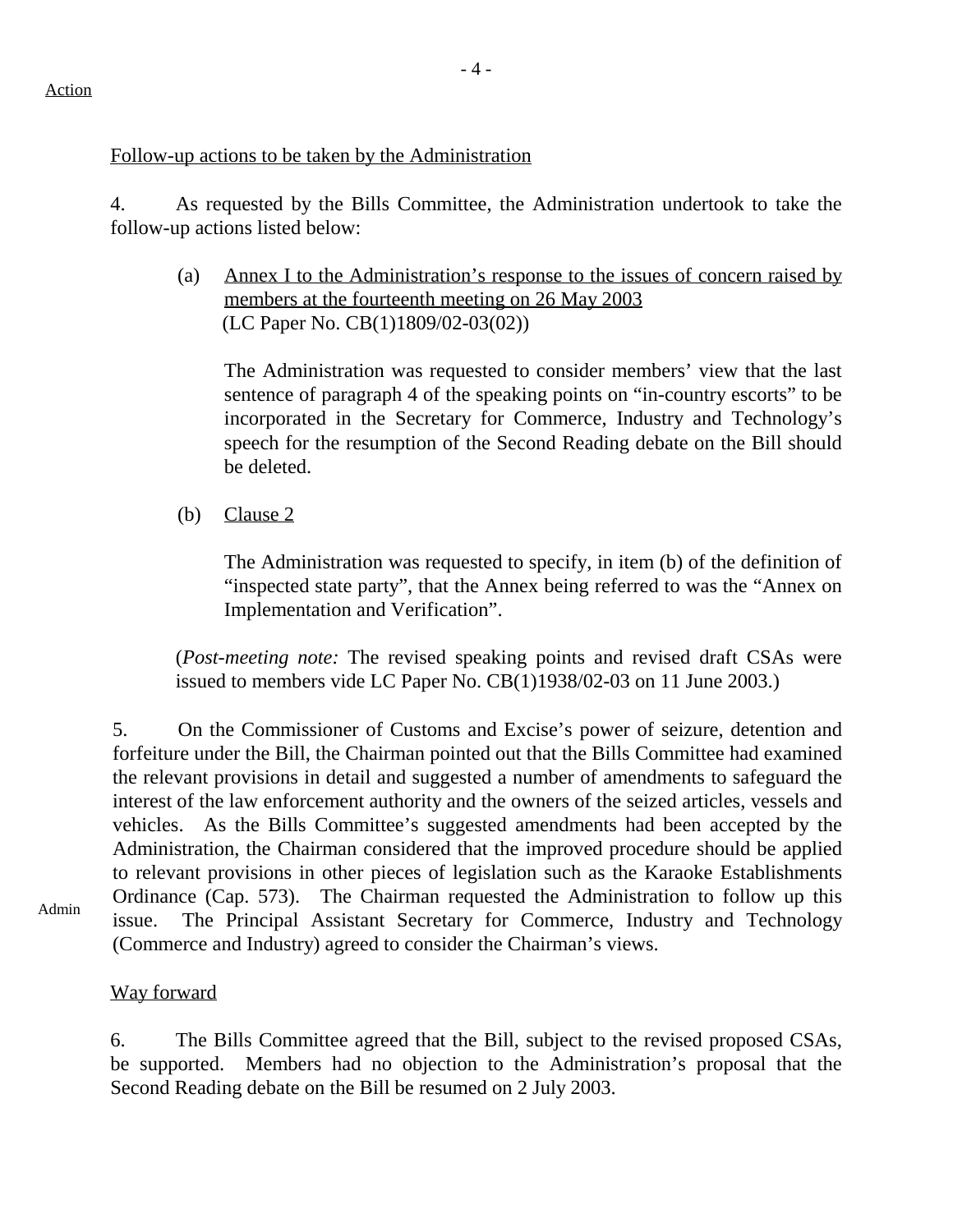7. The Bills Committee also agreed that a verbal report be made to the House Committee on 13 June 2003, to be followed by a written report.

(*Post-meeting note:* The Bills Committee's written report was issued to members of the House Committee on 18 June 2003.)

#### **III. Any other business**

8. There being no other business, the meeting ended at 11:40 am.

Council Business Division 1 Legislative Council Secretariat 2 July 2003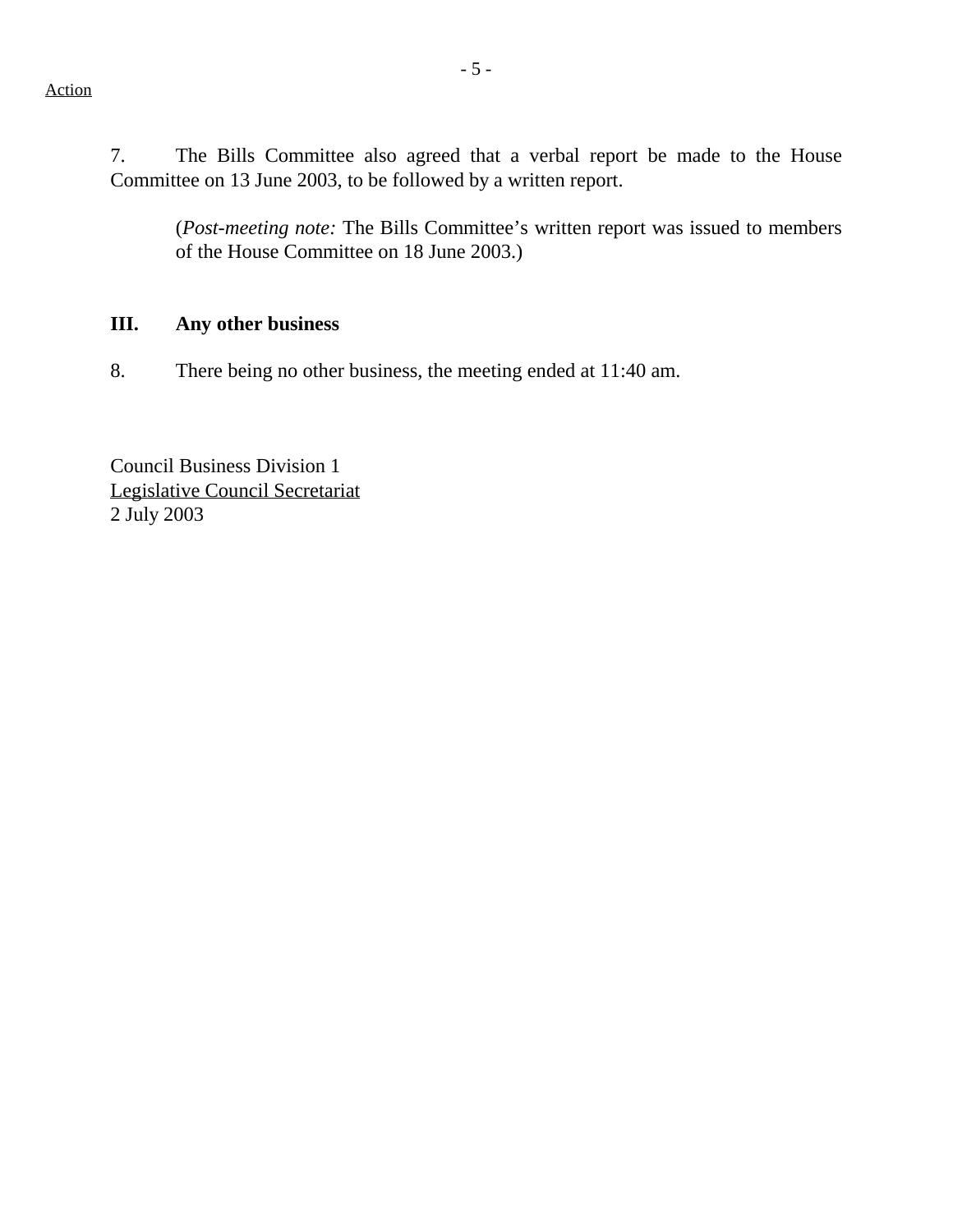# **Appendix**

## **Proceedings of the fifteenth meeting of the Bills Committee on Chemical Weapons (Convention) Bill on Tuesday, 10 June 2003 at 10:45 am in Conference Room B of the Legislative Council Building**

| <b>Time marker</b> | <b>Speaker</b>                                                       | Subject(s)                                                                                                                                                                                                                                                                              | <b>Action</b>                                                                            |
|--------------------|----------------------------------------------------------------------|-----------------------------------------------------------------------------------------------------------------------------------------------------------------------------------------------------------------------------------------------------------------------------------------|------------------------------------------------------------------------------------------|
|                    |                                                                      |                                                                                                                                                                                                                                                                                         | <b>Required</b>                                                                          |
| 000000-000025      | Chairman                                                             | Confirmation of minutes of the<br>thirteenth and fourteenth meetings                                                                                                                                                                                                                    |                                                                                          |
|                    |                                                                      | (LC Paper Nos. CB(1)1827/02-03<br>and 1888/02-03)                                                                                                                                                                                                                                       |                                                                                          |
| 000026-000159      | Chairman                                                             | Internal discussion                                                                                                                                                                                                                                                                     |                                                                                          |
| 000200-000714      | Chairman<br>Administration                                           | Briefing by the Administration on<br>its response to the issues of<br>concern raised by members at the<br>fourteenth meeting on 26 May<br>2003<br>(LC Paper No. CB(1)1809/02-<br>03(02)                                                                                                 |                                                                                          |
| 000715-001000      | Chairman<br>Administration<br>Mr LAU Kong-wah<br>Mr HUI Cheung-ching | Speaking points on "in-country<br>escorts" to be incorporated into the<br>Secretary for Commerce, Industry<br>and Technology's speech when the<br>Second Reading debate on the Bill<br>was resumed<br>(Clause 2)<br>(Annex<br>LC<br>$\bf{I}$<br>Paper<br>to<br>No. CB(1)1809/02-03(02)) | Admin<br>was<br>requested to take<br>action<br>under<br>paragraph 4(a) of<br>the minutes |
| 001001-001142      | Ms Audrey EU                                                         | Whether the term "encourage" in<br>clause 5(f) should be retained<br>(LC Paper No. CB(1)1809/02-<br>03(02)                                                                                                                                                                              |                                                                                          |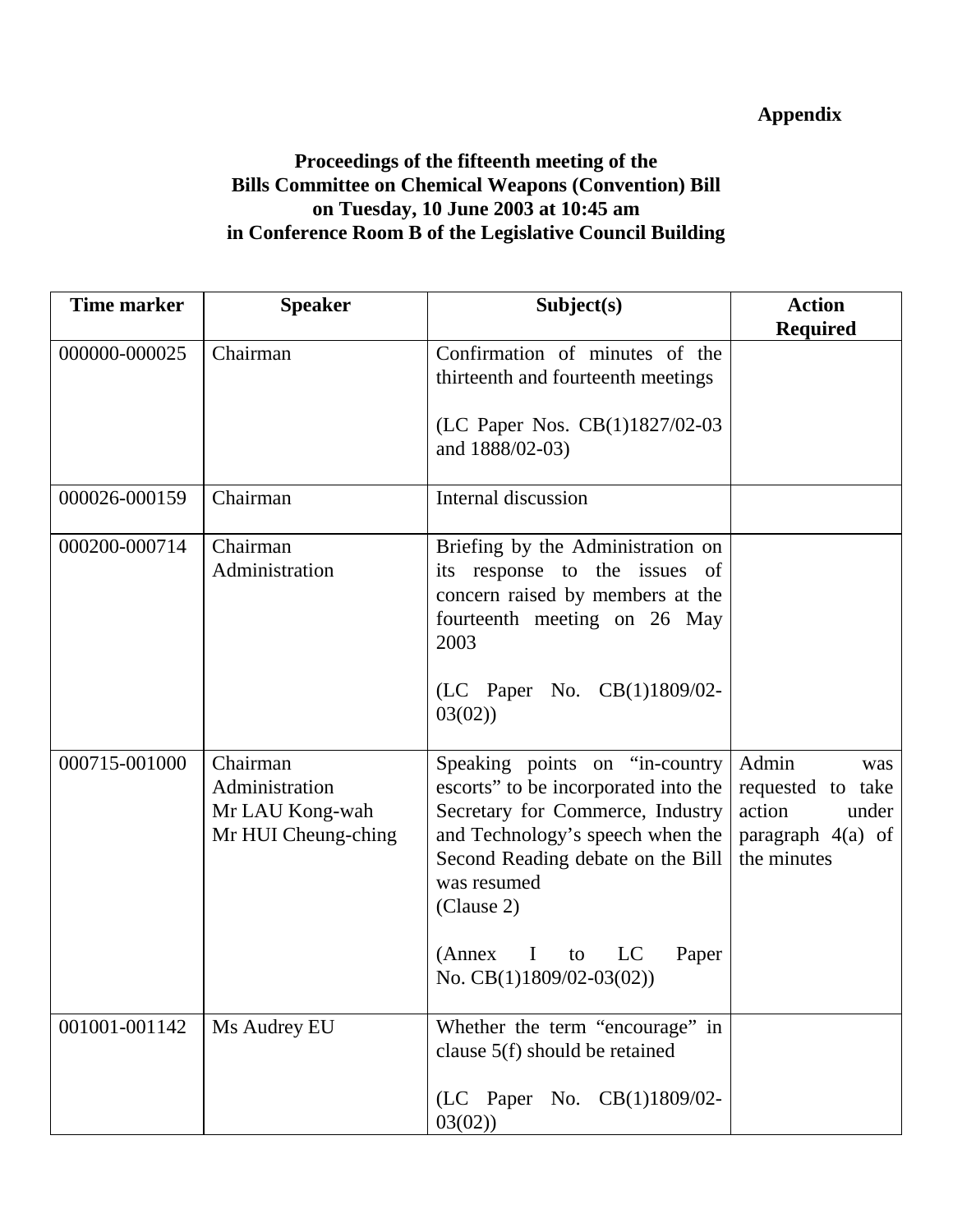| <b>Time marker</b> | <b>Speaker</b>                                                                 | Subject(s)                                                                                                                                                                   | <b>Action</b><br><b>Required</b>                                                                           |
|--------------------|--------------------------------------------------------------------------------|------------------------------------------------------------------------------------------------------------------------------------------------------------------------------|------------------------------------------------------------------------------------------------------------|
| 001143-001220      | Chairman                                                                       | Admin's response dated 6 June<br>2003 to ALA2's letter dated 2 June<br>2003                                                                                                  |                                                                                                            |
|                    |                                                                                | (LC Paper No. CB(1)1897/02-<br>03(02)                                                                                                                                        |                                                                                                            |
| 001221-001651      | Chairman<br>Administration<br>Mr LAU Kong-wah                                  | Definition of "in-country escort"<br>(Clause 2)<br>(LC Paper No. CB(1)1897/02-<br>03(05)                                                                                     |                                                                                                            |
| 001652-001759      | Chairman<br><b>Assistant Legal Adviser</b><br>2<br>Administration              | Definition<br>of<br>"inspected"<br>state<br>party"<br>(Clause 2)<br>(LC Paper No. CB(1)1897/02-<br>03(05)                                                                    | Admin<br>was<br>requested to take<br>action<br>under<br>paragraph 4(b) of<br>the minutes                   |
| 001800-001917      | Chairman<br>Administration                                                     | Definition of "inspection team"<br>(Clause 2)<br>(LC Paper No. CB(1)1897/02-<br>03(05)                                                                                       |                                                                                                            |
| 001918-002430      | Chairman<br>Administration<br><b>Assistant Legal Adviser</b><br>$\overline{2}$ | Examination of draft<br>proposed<br><b>Committee Stage Amendments</b><br>(Clause 21(3) to 21(5), 21(7),<br>$21(13)(b)$ and $21(14)$<br>(LC Paper No. CB(1)1897/02-<br>03(05) |                                                                                                            |
| 002431-002538      | Chairman<br>Administration                                                     | Power of seizure, detention and<br>forfeiture of the Commissioner<br>(Clauses 15, 16 and 21)<br>(LC Paper No. CB(1)1897/02-<br>03(05)                                        | Admin<br>was<br>requested<br>to<br>consider<br>the<br>Chairman's views<br>in paragraph 5 of<br>the minutes |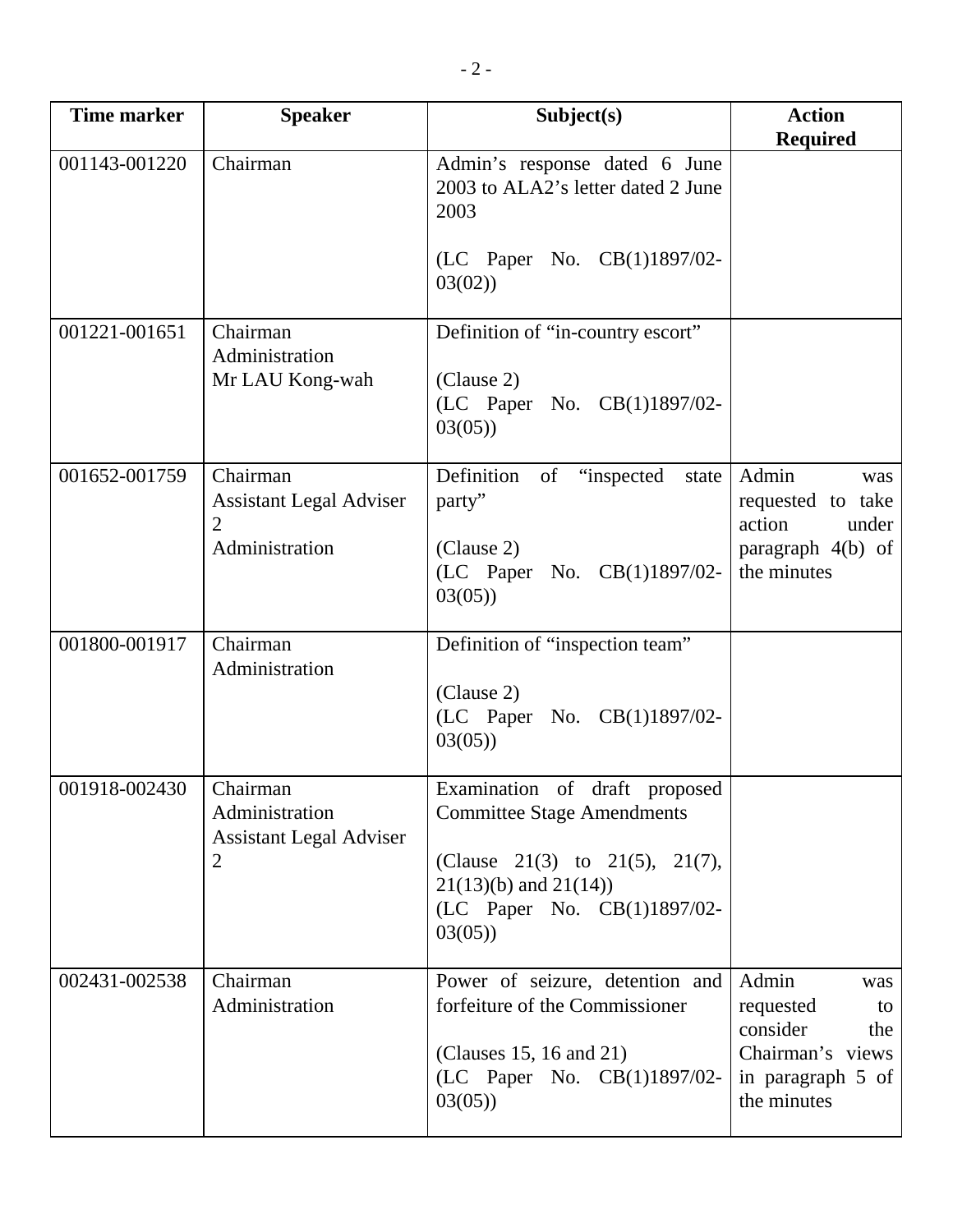| <b>Time marker</b> | <b>Speaker</b>                                                    | Subject(s)                                                                                                                                                                                        | <b>Action</b><br><b>Required</b> |
|--------------------|-------------------------------------------------------------------|---------------------------------------------------------------------------------------------------------------------------------------------------------------------------------------------------|----------------------------------|
| 002539-002550      | Chairman<br>Administration                                        | Determination of applications for<br>forfeiture<br>(Clause $22(1)$ )<br>(LC Paper No. CB(1)1897/02-<br>03(05)                                                                                     |                                  |
| 002551-002600      | Chairman<br>Administration                                        | Power to release seized vessels and<br>vehicles prior to hearing<br>(Clause 23(1))<br>(LC Paper No. CB(1)1897/02-<br>03(05)                                                                       |                                  |
| 002601-003040      | Chairman<br><b>Assistant Legal Adviser</b><br>2<br>Administration | Whether the owner should bear the<br>cost of assessing the value of<br>vessel<br>vehicle<br>by<br>the<br><b>or</b><br>Commissioner<br>(Clause 23(3))<br>(LC Paper No. CB(1)1897/02-<br>03(05)     |                                  |
| 003041-003050      | $\overline{\text{Chairman}}$<br>Administration                    | Power<br>dispose,<br>of<br>to<br>etc.,<br>perishables, etc.<br>(Clause $24(2)$ )<br>(LC Paper No. CB(1)1897/02-<br>03(05)                                                                         |                                  |
| 003051-003149      | Chairman<br>Administration                                        | Adding the words "intentionally or<br>recklessly" in clauses $30(1)(b)$ ,<br>$30(2)(b)$ ad $30(3)(b)$<br>(Clause $30(1)(b)$ , $30(2)(b)$ and<br>30(3)(b)<br>(LC Paper No. CB(1)1897/02-<br>03(05) |                                  |